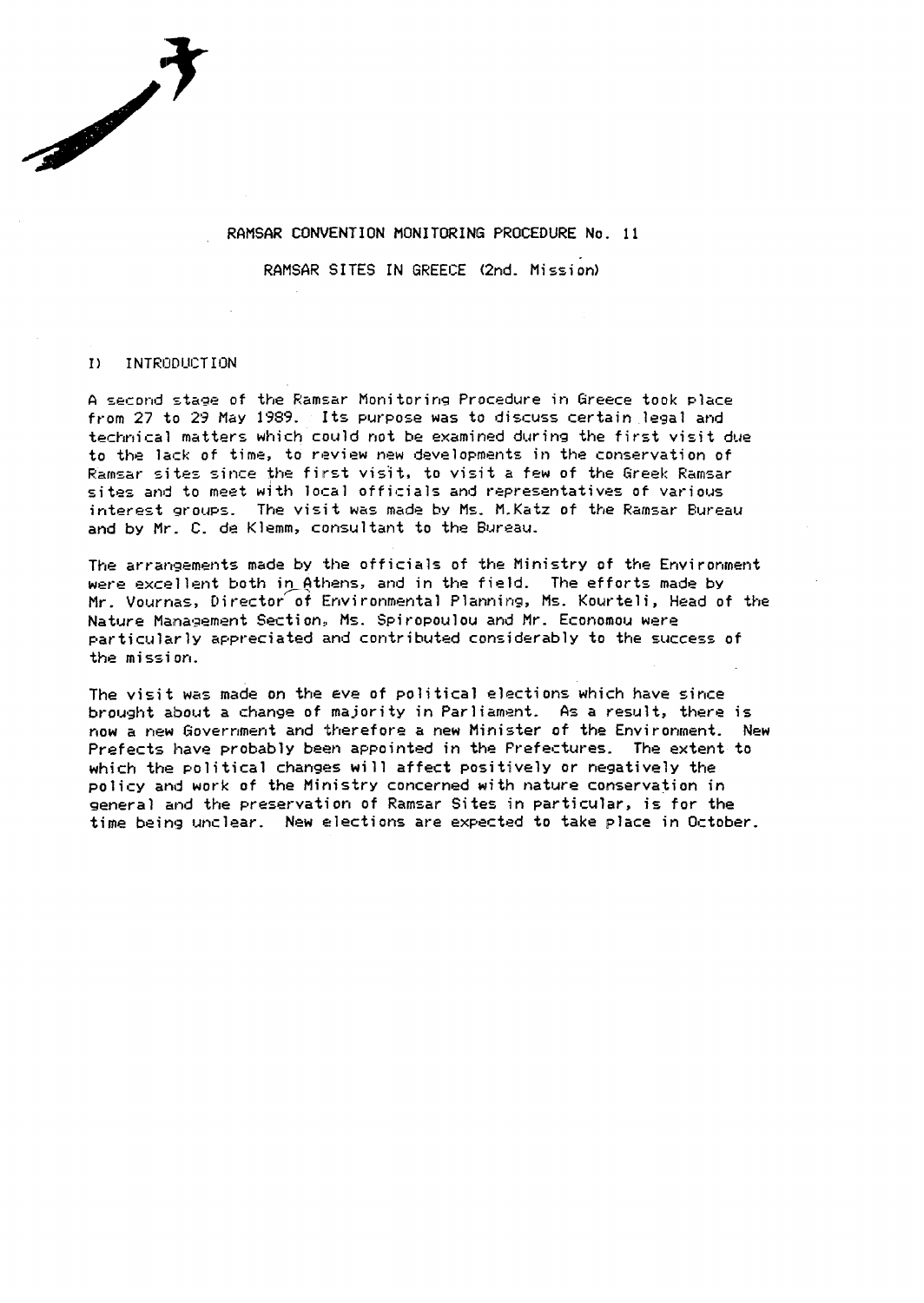*-2-* 

**The visit was organized as follows:** 

**22 flay Arrival in Athens in the afternoon. Welcome by Rania Spiropoulou who drove C, de Klemm and M. Katz to the St, John Lycabetus Hotel.**  1800h Meeting with Mr. Th. Papayannis *23* **flay Morning: Meeting with representatives of ministries of Environment, Agriculture and Merchant Marine. Af tar-noon: Meeting with Mr. Y- Troumbis, WWF representative for Greece**  24 May (Morning: Meeting with Mr. Vournas, Director, Directorate of **the Environmental Planning, Ministry of the Environment, Physical Planning and Public Works, and his staff of the Nature Management Section Afternoon: Meeting with Mrs- N. Goulandris Evening: Flight to Thessaloniki**  *25* **May Morning: Afternoon: Meeting with Mr. Grammatikis, President of Chalastra commune Short visit to Axios site**  Evening: Meeting with Messrs. Dimou and Karitopoulos, **Presidents of Kimina and Nea-Malgara**  *26* **May Morning: Trip to Serres, and Meeting at** *Serres* **Prefecture offices on Kerkini Afternoon: Visit to Kerkini (1st part), and return to Thessa 1 oni ki**  *27* **May Morning: Visit to Kerkini (2nd part), and Return to Thessaloniki Afternoon: Trip to Alexandropouli**  *28* **May Visit of Evros Delta, and Meeting with I%-, Mitroulakis, President of Loutros commune,**  Mr. Chrissalidis, Head of Fishermen's Association and other **fishermen-Return to Thessaloni ki**  *29* **May Return**  . **Meeting at Central Macedonia regional offices on Axi OS**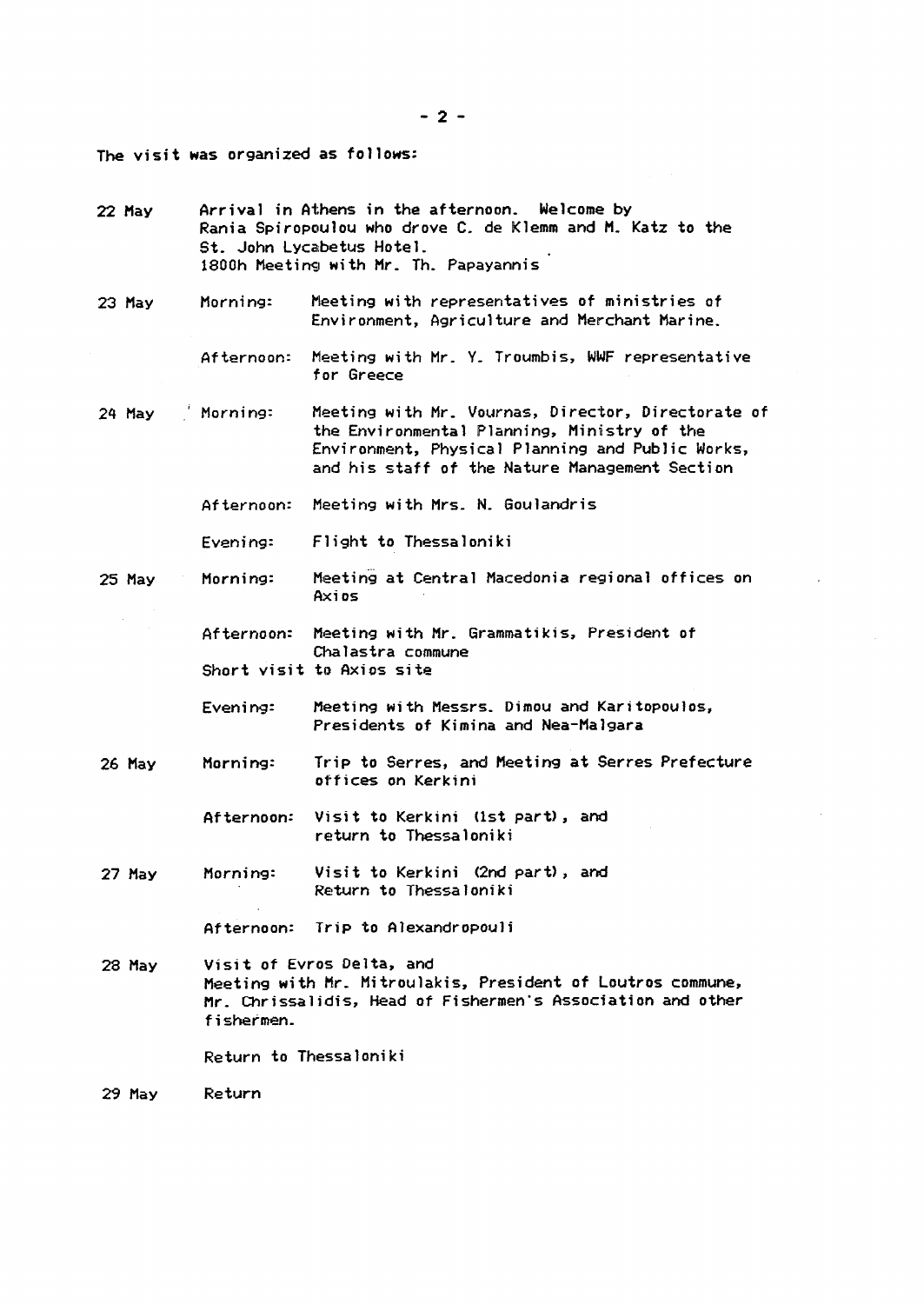#### **1 I) DISCUSSIONS ON MATTERS PREVIOUSLY NO? COVERED**

a) Ministry of Merchant Marine.

**Informafion was obtained on the system of public land ownership on the publlic mari time domain. All public lands seem to be owned by the Ministry of Economics. Management may, however, be entrusted to another agency, Thus, the Ministry of Agriculture would be the managing agency for fish farms established on the public domain. The Ministry of Merchant Marine seems, however, to have exclusive jurisdiction for enforcement of any legislation** *on* **the public maritime domain, It may, therefore, have to play an important role in the enforcement of regulations applicable to coastal Ramsar sites. The representatives of the Ministry stated that they would be ready to play that role.** 

**bl Ministry of Agriculture** 

**The views of the Ministry were presented by MS, Kasdagli, Head of the**  Land Planning Section. She dealt mainly with general policy matters **and emphasized that environmental considerations had** *now* **become a**  component of the Ministry's policy. She recognized that this **sometimes leads to contradictions, She stressed, however, that the development of agricultural production and the improvement of the standard of living of rural populations were the basic objectives of the Ministry and that the environmental component had not been really integrated- Problems of jurisdiction between the Ministry of Agriculture and the Ministry of the Environment remain unresolved; Agriculture feels that their local agencies should be fully in charge of Ramsar sites as they have jurisdiction on most of the activities affecting the sites. Environment would wish to be at least able to veto decisions which may seriously affect the sites,** 

**Mr. Handrinos, Head of the Environmental Protection Department of the**  Forest Service (which also belongs to the Ministry of Agriculture), **stressed that his service was well organized at regional level, had its own staff of forest and game guards and would, therefore, be qualified to manage and warden Ramsar sites once they have been off icia? ly established.** 

**cl Jurisdictional Issues and Enforcement** 

**It increasingly appears that problems of jurisdiction will be crucial in the future** *for* **the management of Ramsar sites and enforcement of conservation regulati 0115. In particular the existence of several different bodies of enforcement agents under different agencies, each responsible for the enforcement of a particular set of statutes,**  sometimes in particular areas, may render the management of Ramsar **sites dangerously chaotic. It appears indeed that in addition to the po 1 ice, forest guards, game guards, and coast guards there are also guards who come under the Ministry of the Interior dealing with probllems of illegal land occupancy as well as other guards, under the Ministries** *of* **Agriculture and Public Health dealing with land reclamations and drainage. In addition, the 1986 Act** *on* **the protection of the environment provides for the establishment of "environmental quality control teams"; specif ica? ly empowered to enforce environmental legislation, These teams have, however, not yet been es tab 1 i shed,**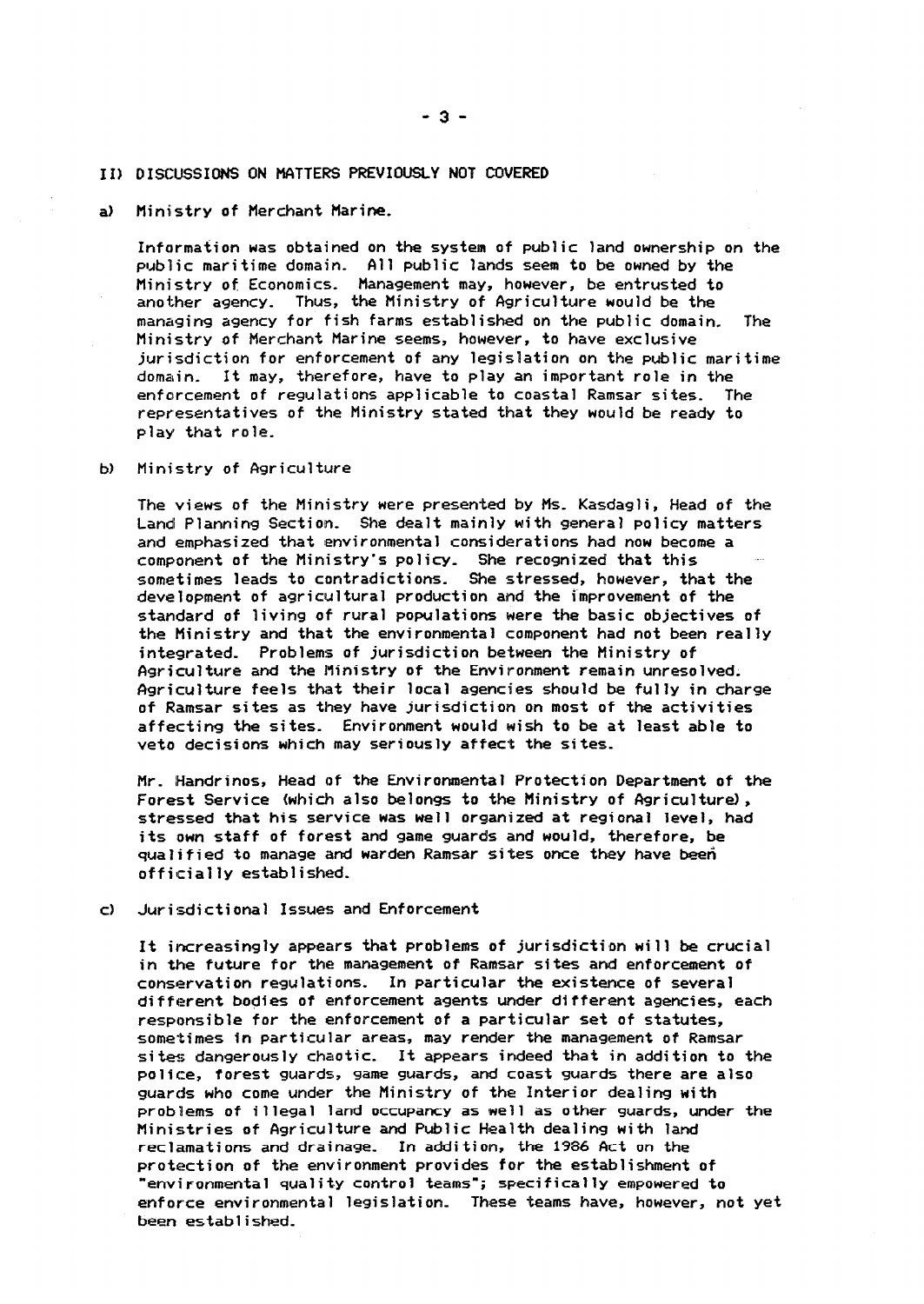## **8 The Goulandris Museum**

**The meeting with Hs- Goulandris was particularly helpful as it showed the role that an excellent museum can have on the development of natural sciences and scientific research as well as on public awareness of the importance of conservation. In particular a**  travelling exhibition on wetlands which is still on tour seems to have been very successful. With a little financial assistance the **Goullandris Museum could play an even more important role in the development of a greater awareness of the importance of wetlands in Greece.**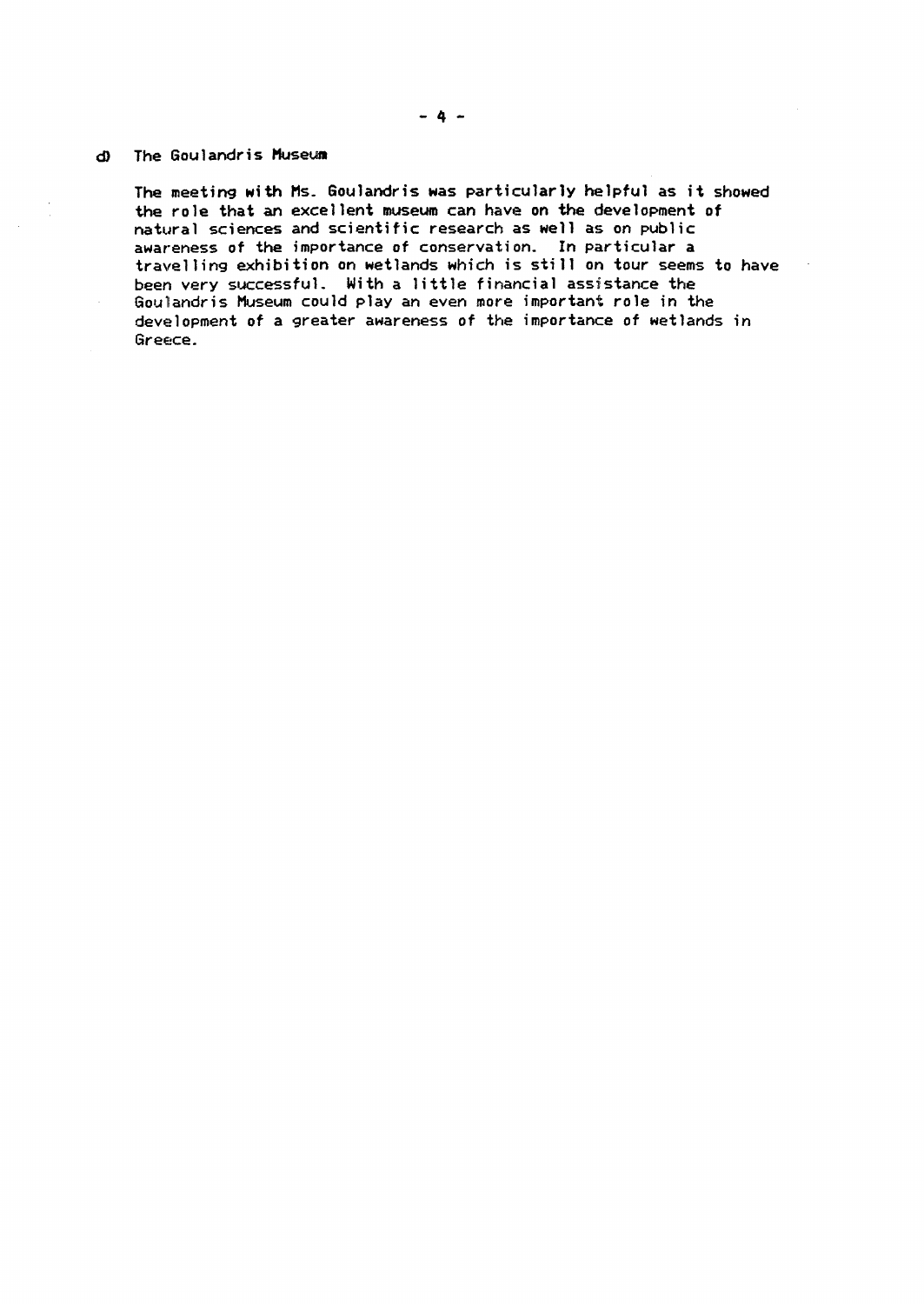# **III) REVIEW OF NEW DEVELOPHENTS SINCE THE FIRST VISIT**

**Very little has been done to implement the 1986 Environment Act. To be effective, the Act requires the adoption of many Presidential Decrees providing for the necessary implementation regulations, Hardly any have been adopted so far, In particular, nothing has been done to establish the Environmental Agency provided for by the Act, Many people doubt that**  it will ever be set up.

**-5-** 

**Much progress has, however, been achieved in the preparation of the Ministerial Decrees protecting the ten Ramsar sites under the jurisdiction of the Ministry of the Environment (the eleventh, Prespa, is already a national park under the jurisdiction of the Ministry of Agriculture), Although none of these decrees have been finally adopted, they have all reached various stages of completion, The most advanced is the one relating to Amvrakikos which has actually been signed by the then deputy Minister of the Environment, Mr. Ktenas- It was not, however, signed by the Minister of Agriculture before the elections and is now presumably awaiting the signature of the** *new* **Minister,** 

**It appears that the small and dedicated staff of the Nature Management Sections of the Environment Ministry have achieved significant results in negotiating proposed conservation,measures with the local authorities and population, Local opposition seems to have, to a good extent, disappeared and many** *groups, in* **particular fishermen have agreed to help, Clearly, the policy of the tlinistry was first to obtain local** *support* **and to adopt legal rules only when there were good chances that they would be obeyed,** 

**The content of Ministerial Decisions will, of course, vary from one site**  to another. In each case a detailed map will be attached to the decision **showing the boundaries of certain zones, It is intended to subdivide each si te into three zones, Zone A will be the core area wherein very few activities wi 11 be authorized, Zone B will be a buffer where no intensification of present activities will be allowed. In Zone C, only**  those activities which will have no impact on Zones A and B will be **permitted, All zones wi 11 be subdivided into sub-zones, each with its particular rules adapted to its specific conservation requirements, The protected sites will generally extend into the sea as far as the 6 metres isobath to comply with the Ramsar Convention definition.** 

**One should not forget, however, that Ministerial decisions, if and when adopted, must be considered** *as* **mere stop-gap measures, valid only for a**  period of two years (which can be extended to another year, pending the **adoption of permanent Presidential Decrees) \_ It is, therefore, essential that work on these decrees be started as soon as possible after the Ministerial Decisions have come into force and that they include provisio'ns on management and enforcement, This will, however, require that sol,utions be found to the present and extremely intricate jurisdictional problems,** 

**Another development has been the designation of the future A zones of Ramsar sites as Special Protection Areas under the EEC Birds Directive-These designations cannot, however, be fully implemented until the relevant Ministerial Decisions officially protecting the sites have been adopted. They may, however, be useful to prevent further damage resulting from the financing by the EEC of development projects in these areas,**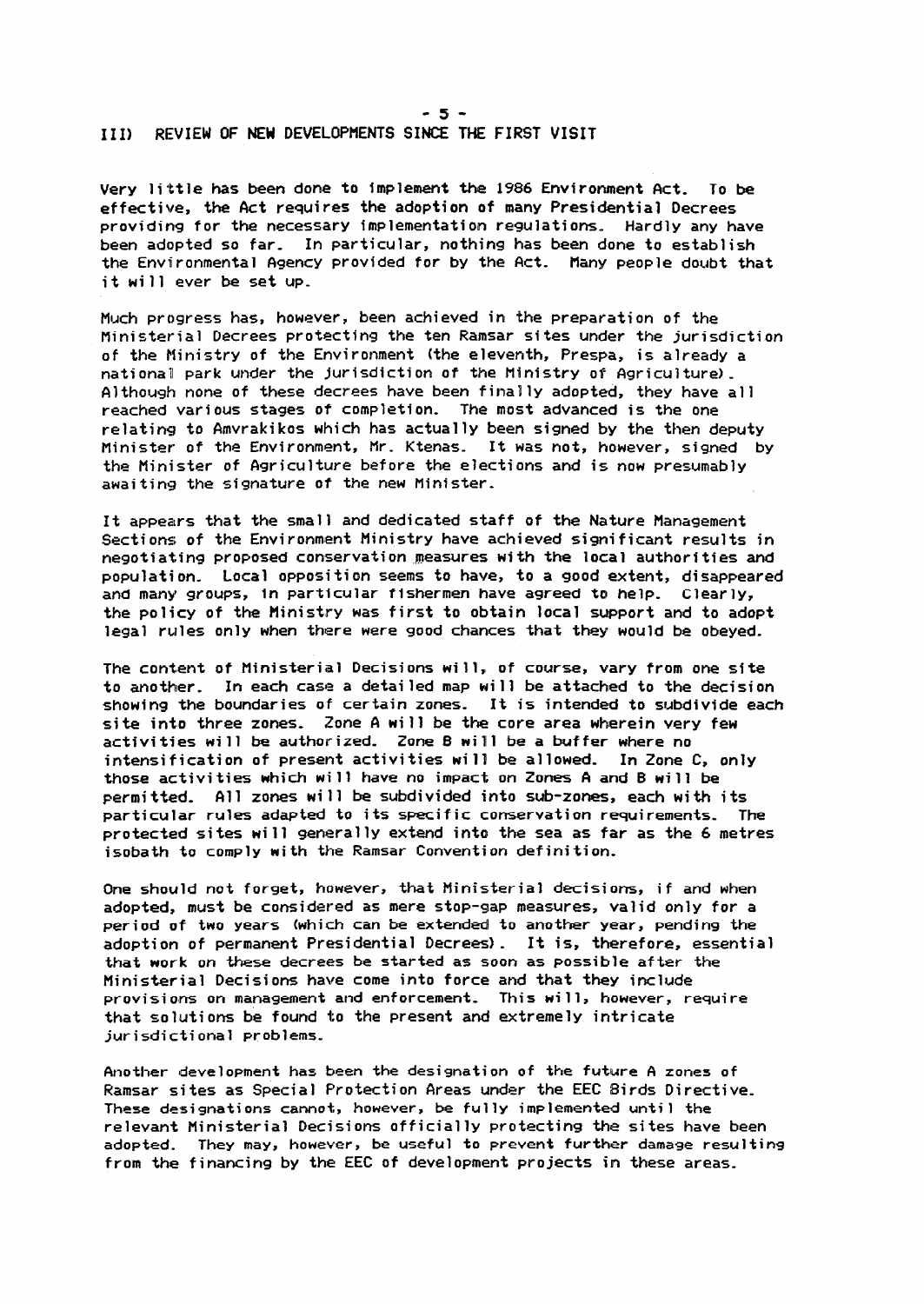**There seems to have been some improvements in the policies and practices of the EEC with regard to Mediterranean Wetlands. The launching of the Mediterranean Coastal Wetlands Integrated Management Programme in 1988, which has a special focus on Greece, contributes** an **important step towards an integrated management of wetlands and augurs well for the future,** 

In parallel, the joint project undertaken by WWF, IUCN and the University **of Thessaloniki on the conservation and management of Greek wetlands, the meeting iheld on the matter in April 1989 and the resulting Action Plan have also contributed to an increasing awareness of the necessity of**  preserving Ramsar sites.

**This does not mean that destruction of wetland values within Ramsar sites has come to an end. Most, if not all, Ramsar sites are sti 11 under threat from many proposed, and sometimes ongoing developments, as well as from po 1 lut i** on, **and most significantly by projects financed by EEC programmes such as IMP, as discussions on individual sites have made clear. Urgent acti on is, therefore, required.**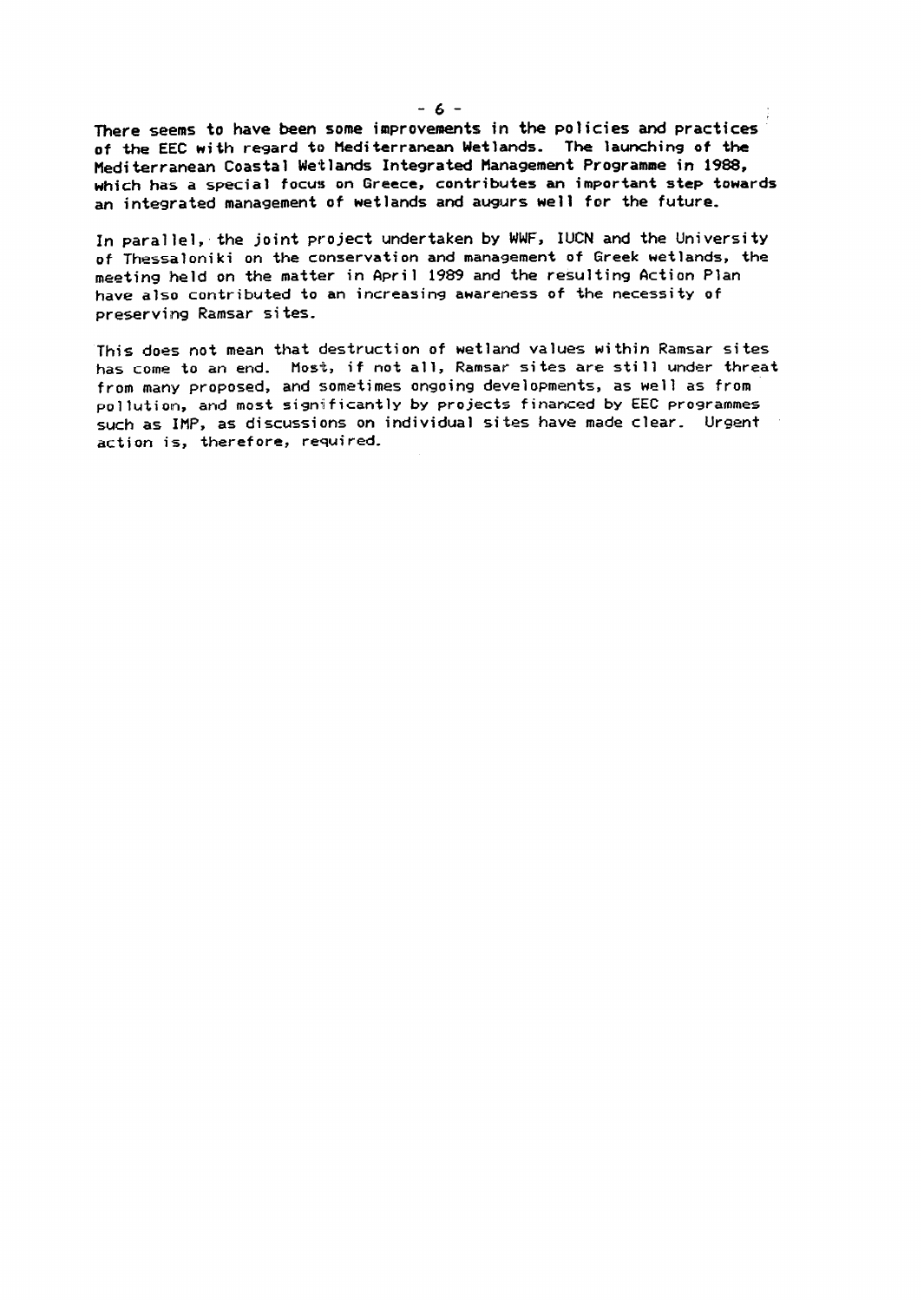#### IV **SITE** VISITS

**Site visits to Axios, Kerkini and Evros have revealed that, largely as a**  result of the work of the staff of the Nature Management Section, there is **now a considerable** degree of **support for the conservation of these wetlands on.the part of many local officials, mayors of neighbouring vi 1 lages and certain communities such as fishermen. Many problems, however :, remain unresolved-**

Axios : illegal hunting in areas closed to hunting; sand extraction (two heronries have been destroyed, one of them illegally to extract sand in **one sma'll island in the river); illegal reclamation for agriculture; illegal construction of houses; proposed canalization of all river banks;**  increased extraction of water for irrigation, etc. The main problem at **Axi 05, however, is the release into the river of the effluents of the city**  of Thessaloniki. So far, a primary treatment plant has been constructed. It **is,** however, **not operational as there have been strong,protests against the discharge of the water so treated into the Axios. There** seems to be **general agreement that biological treatment is also nekessary.** In **addi ti on, during the dry season, there may not be enough water to allow the release of any effluent into the river, A minimum flow of water should therefore be assured. This may be very difficult in view of the increased extraction for irrigation both in Greece, and upstream in ... Yugoslavia,** 

Kerkini : is an inland artificial lake resulting from the construction of **a dam for irrigation purposes and flood control, It is very shallow and is filling up rapidly as a result of sedimentation originating from Bulgarial, Five million cubic metres of sediments are brought to the lake each** *yeair.* **It is expected that if nothing is done it wi 11 be completely f i 1 led in 25 years, The dam was already raised once in** 1981 **with harmful consequences for the habitats of certain bird species. A second raising appears now inevitable to many of the people concerned if the dam is to continue! to fulfil its functions, This wi 11 result in further destruction of habitats,** It **will also provide water for the irrigation of new land in**  the area scheduled to become Zone B. Once the water is available it is **felt that it will be impossible to deny it to farmers and the very purpose of Zone B wi 11 then be defeated- On the other hand, if the dam is not raised and siltation cannot be stopped, the whole of the habitat will eventually be lost,** 

**Other problems at Kerkini include the appearance of an alien species (the**  pumpkinseed, Lepomis gibbosus from north America); the illegal felling of **trees (particularly serious when used by nesting bird colonies) and i 1 legal hunting, There is also a need for further research to identify the areas where herons and other birds nest and to provide them with effective protec'tion, There is clearly a need to find an acceptable solution to save the lake without resulting in the destruction of valuable habitat, Two possibilities have been mentioned; which are in fact complementary; the building of another dam upstream, mainly to stop the sediments and the cultivation around Kerkini of crops which are less water**  demanding. Water supply for these crops could be provided from the water **table-** In **any event a thorough and comprehensive evaluation of all Possible alternatives is essential, such an evaluation should take into**  consideration all the functions concerned: hydrological, ecological, **economic and social-**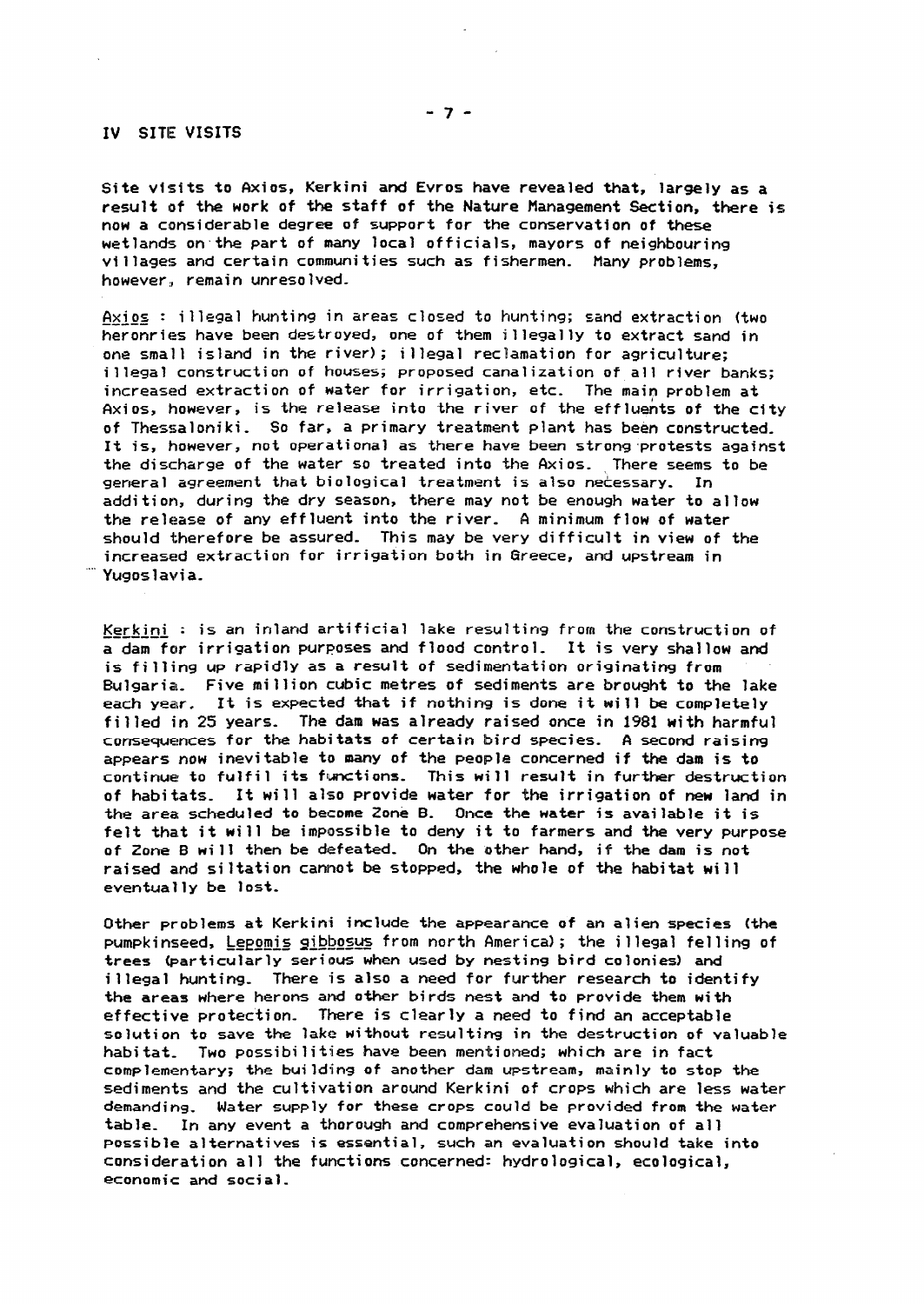**fE\_vyos : Drainage has so far constituted the main threat to this site. The drainage of the Drana lagoon in 1987 seems to have been particularly damaging. Restoration work is now underway to allow salt and fresh water to flow in as before, The inflow of fresh water has now definitely been re-established- The extent to which similar work has** *been* **undertaken for salt water is still unclear. Local fishermen are aware of the need to protect the wetland as this will preserve their livelihood. They wi 11 co-operate to control illegal hunting in the core area, Traditional fishing wi 11 remain legal- Nine black storks Ciconia nisra,** *were* **observed during the visit. Their nesting area is, however, unknown. Research into the nesting and feeding habits of this species and probably of other**  species as well in the Evros delta seems essential. There are plans to **bring together in a single coastal national park all the Ramsar coastal sites in Thracia, from Nestos to the Turkish border.**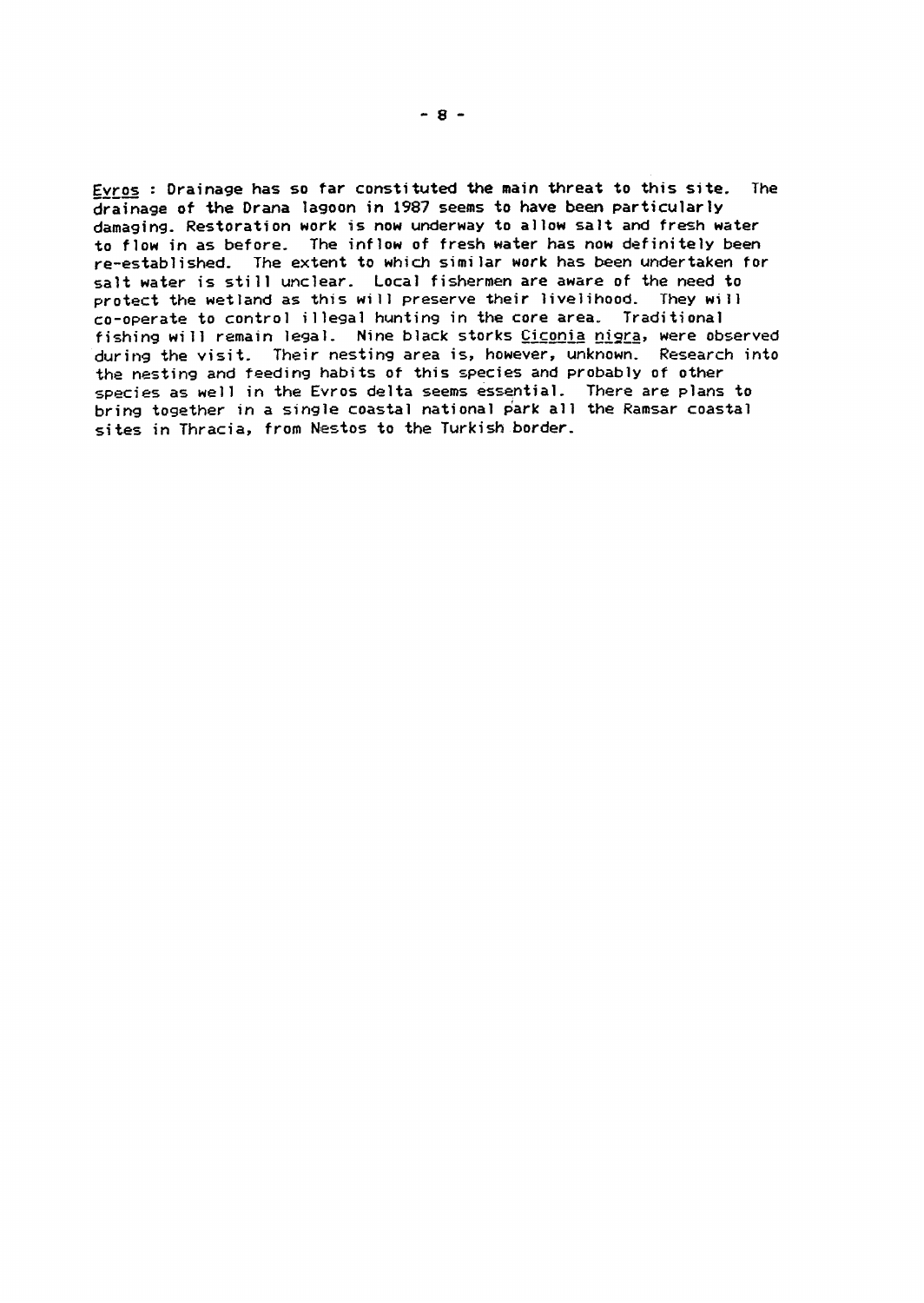## **V INFORMATION OBTAINED ON OTHER SITES**

Amvrakikos : The Gulf of Amvrakikos seems to be extremely polluted as a **result of the use of fertilizers and pesticides in the surrounding countryside,** In **addition, pigsties continue to release untreated effluents into the Gulf. The use of fresh water for irrigation has reduced considerably the inflow of fresh water into the lagoons. New extensians of the irrigation schemes are reported to be financed by** IMP-**Fish farming facilities in the future core area are also financed by** IMP,

 $Mean of Message : There are plans to divert the water from the Acheloos river$ </u> to Thessaly. In principle, there should remain a minimum flow of water **sufficient to** swply **the wetland, but there cannot be any guarantee that it wi 11 be maintained if the demand for water in Thessaly increases (as for instance during a drought): Other threats include a major fish farm financed by the EEC, the illegal construction of second homes by local inhabitants and the development of irrigation on lands adjacent to the si te, also wi** th **EEC money** (IMP) \_ **As a result of this latter development the boundaries of the proposed protected zones had to be altered. Irrigated crops are mainly tobacco and cotton and chemical treatment of these** *crops* **will lead to increased pollution-**

Nestos : Problems include the construction of second homes in the proposed **A zone, the felling of trees in the remaining alluvial forests and poaching.** 

**Kotichi : Planning permission has been granted for the construction of a**  large hotel.

**Prespa : As a result of drought and of the irrigation of adjacent farmland, financed by the EEC, there has been a lowering of the water level of the lake- The colonies of the two species of Pelicans that breed at Prespa are now accessible by foot, There has also been some uncontrolled burning of reed beds. There are plans to construct a**  hydroelectric power station.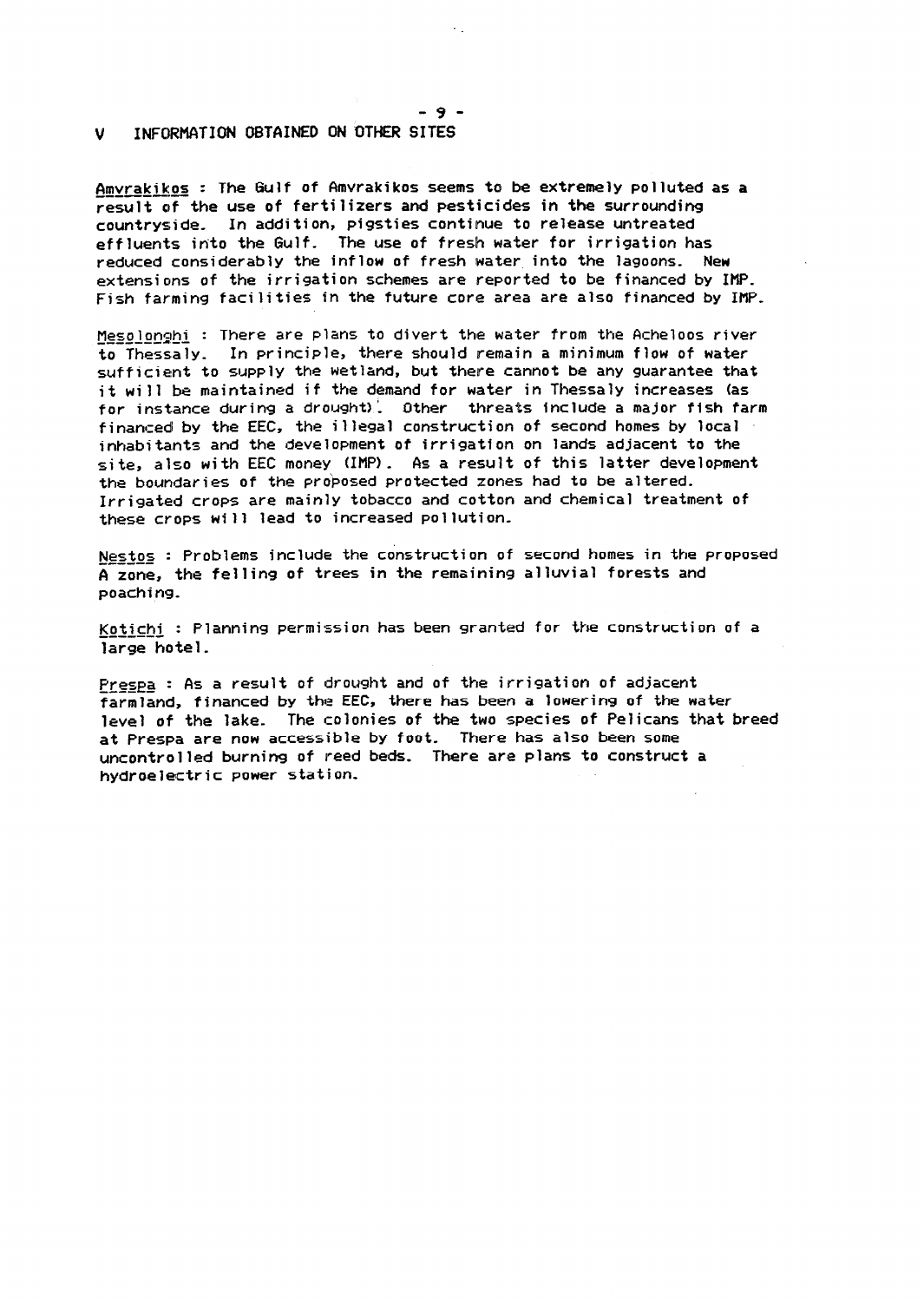- **VI CONCLUSIONS AND RECOMMENDATIONS**
- **1. The adoption** of **Ministerial Decisions for all Ramsar sites in Greece (except Prespal should be vigorously pursued.**
- **2.**  As these decisions will only be temporary, work on the preparation of **the Presidential Decrees required for each site should start as soon as possible. Presidential Decrees should in particular establish a management body and require a management plan for each site. They should also provide for enforcement measures.**
- **3-**  The masterword is "integration". It will, however, remain an empty *word* **without an appropriate legal framework providing for integrated insti tuti on+ Present problems are to a considerable extent the result of conflicts or overlapping of jurisdiction\_ Proper integration consists first and foremost in the settlement of these**  conflicts in a matter satisfactory to all concerned.
- **4. The 1986 Environment Protection Act does not attempt to solve these**  conflicts. On the contrary one would tend to think that it **exacerbates them by requiring the concurrence of several ministries for most implementing regulations, This is the legislative transcription of pre-existing conflicts and is not a way to resolve them The result is that all difficult matters are merely put off untii 1 the time has come to prepare a Ministerial Decision** *or*  **Presidential Decree, Thus the same problems will probably be the subject of protracted negotiations in each individual case.**
- **5, There is, therefore, clearly a need for framework legislation laying down general rules and providing for the instructions required for the integrated management of the sites, Regulations relating to each**  si**te,** and adapted to its particular characteristics, would then be **developed on the basis of these general rules, What is in fact proposed here is a system along the lines of** *recent* **Italian regional legislation on protected natural areas which seem to be working satisfactorily,**
- **6. This could be achieved by the means of a Presidential Decree implementing Article 19.5 of the 1986 Act, Another possibi 1 i ty could be to revise the Act itself, Considering that nearly three years after its adoption there are still no Presidential Decrees to provide for i ts implementati on, one may wonder whether the Act itself does** not **suffer from some basic shortcomings that make it inapplicable in prac:tice, Any revision would then need to take into consideration the need to provide a framework for an integrated management of Ecological Development Areas,**
- **7. Two major points will have in any event to be addressed :** 
	- **a) The composition, mode of appointment, and powers of Site Management Author i ties,** *Powers* **could, .for instance, include the following : to make regulations; to buy or expropriate land; to grant permits for some or all activities undertaken within the site boundaries; to pay subsidies; to conclude management agreements; to prepare the management plan and revise it as may be appropriate; to impose administrative penalties, etc, As to romposi tion, many solutions are of course possible. It is, however, important to have a balanced representation of the various interests concerned (government departments, local communi ties, conservation organizati** *on-51 \_*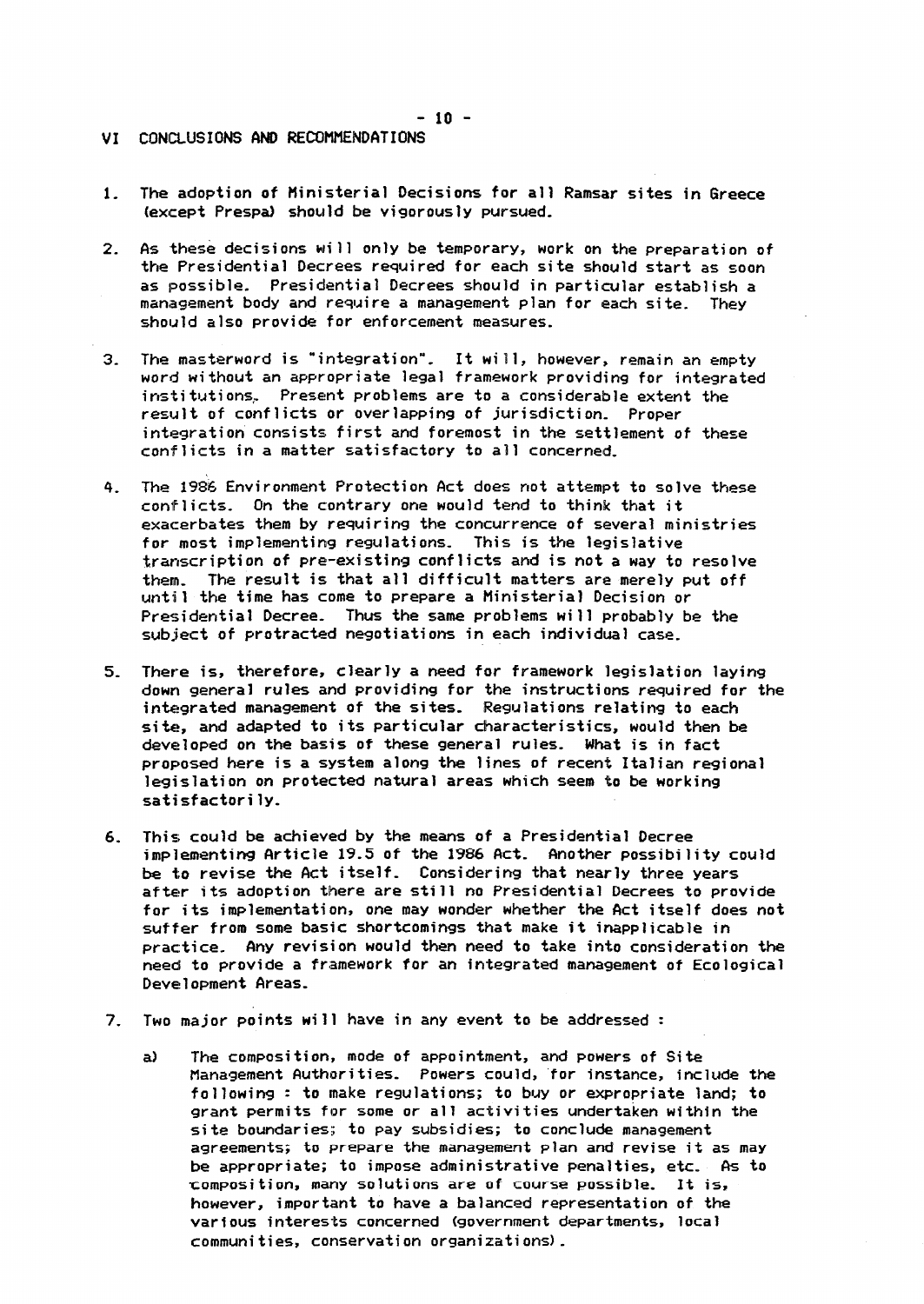- **b) Enforcement problems.** *In* **view of the many** categories **of enforcement personnel, each under the jurisdiction of** a **different department, there is clearly** a **need to determine** a **lead agency who would generally be responsible in cooperation with the 0 thers. Within protected areas, consideration could be given to the formation of special units within the police** *or* **forest guards with special training and responsibi lities in the field of nature**  conservation. This seems to have been done recently within the **Guardia civil in Spain and the Carabinieri in Italy. One of these units could be posted in each Ramsar site.**
- **8. The development of management plans, as required under Articles 18-5 and 21.2 of the 1986 Act should go hand in hand with the preparation of the Presidential Decrees relative to each individual site- In addition, Presidential Decrees should, as Article 21.2 al lows it, provide for the requirement of an Environmental Impact Assessment in respect of all activities which may unfavorably impact protected**  sites. There will also clearly be a need to assist the authorities **concerned** *in* **the development of an appropriate methodology to ensure that Environmental Impact Assessments are comprehensive and adequate.**
- **9, Transboundary problems occur at several sites (Prespa, Axios, Nestos, Kerkini) as a result of pollution, water extraction and erosion taking place in neighbouring countries. Clearly shared water-systems should be m!anaged in cooperation among the States concerned. Two avenues could be explored : existing boundary water treaties between** *Greece*  **and some of her neighbours and the possibility of using Article 5 of the.Ramsar Convention which requires Contracting Parties to consult with each other about implementing obligations arising from the Convention especially in the case of** a **wetland extending** *over* **the' territories of more than** *one* **Contracting Party (Prespal or where a water system is shared by Contracting Parties (Axios, Nestos, Kerkini) \_**
- **10. The key to many of the problems which Greek wetlands are facing lies**  in **the EEL Although the situation seems to have improved, destructive activities continue to be financed by the Structural Fund or I.NP, The designation of the core areas of Greek Ramsar sites as**  EEC Special Protection Areas and the launching of the programme on the **integrated management of Mediterranean coastal wetlands will certainly contribute to** a **further improvement, This may, however, not be sufficient** *as* **long as better co-ordination of activities within the Commi ssi on i tsel f have not been ensured. Now that the si tes have become Special Protection Areas it is, however, possible to use the compiaints procedure to try to stop action affecting these sites in**  violation of community law.

Other measures could include the designation of all Ramsar sites and **surrounding areas, including the B and C zones, as Environmentally Sensitive Areas where compensation wowld be paid to farmers who agree to** extensity their activities. Advice is also needed for the type of **crops and farming activities which wowld be the least damaging to protected wetlands and would at the same time maintain farm income!, There is also** *a* **need for a greater degree of community direct financing of conservation projects under the ACE programme. In a country such as Greece, however, where there is hardly any public or private money available to finance conservation action, the absence of**  a **European Environmernt Fund is particularly regrettable,**